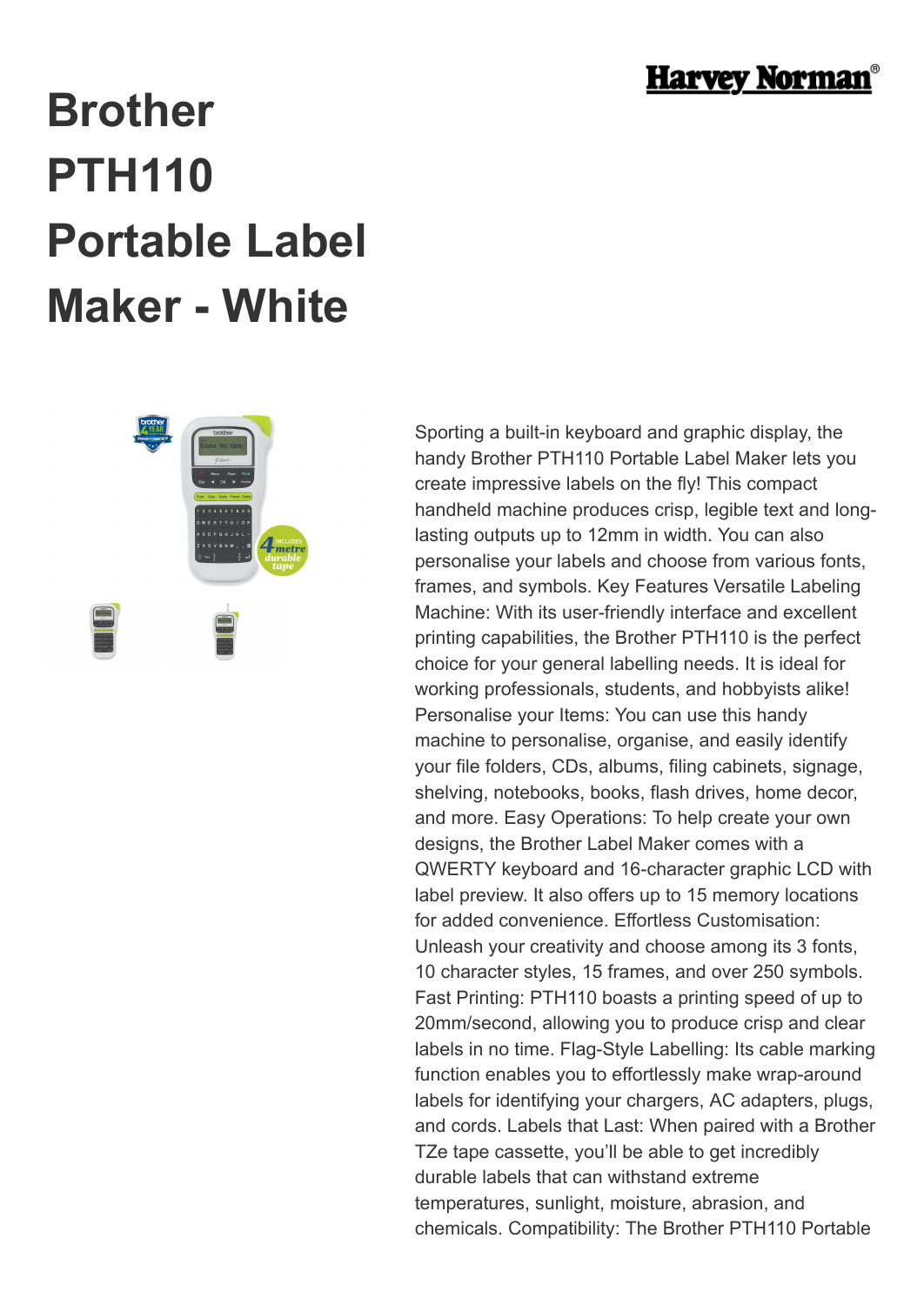Label Maker supports a maximum tape width of up to 12mm wide. To accommodate various labelling needs, the compatible Brother TZe tape cassettes also come in various widths and colours\*. Broad Colour Range: Brother's Handheld Labelling Machine is available in a wide array of colours to match your style. \*Other Brother TZe tape cassette variants are sold separately. \*\*AC adapter and batteries not included.

## **Features**

**All Product Details**

**Brand** Brother **Product Type** Label Makers **Model Number** PTH110

**Printer Features**

| <b>Compatible Ink</b>  | <b>TZe Tape</b> |
|------------------------|-----------------|
| <b>Tape</b>            |                 |
| <b>Compatible Tape</b> | 6, 9, 12mm      |
| <b>Width</b>           |                 |

**Display Features**

**Screen/Panel Type**

LCD (Liquid Crystal Display)

**Battery Features**

**Battery Type** AAA Battery **Battery Model / Details Battery Included** No

LR03 Alkaline/HR03 Ni-MH

**Dimensions**

| <b>Product Width</b>  | 11.1 cm |
|-----------------------|---------|
| <b>Product Depth</b>  | 20.4 cm |
| <b>Product Height</b> | 5.8 cm  |
| <b>Product</b>        | .40 kg  |